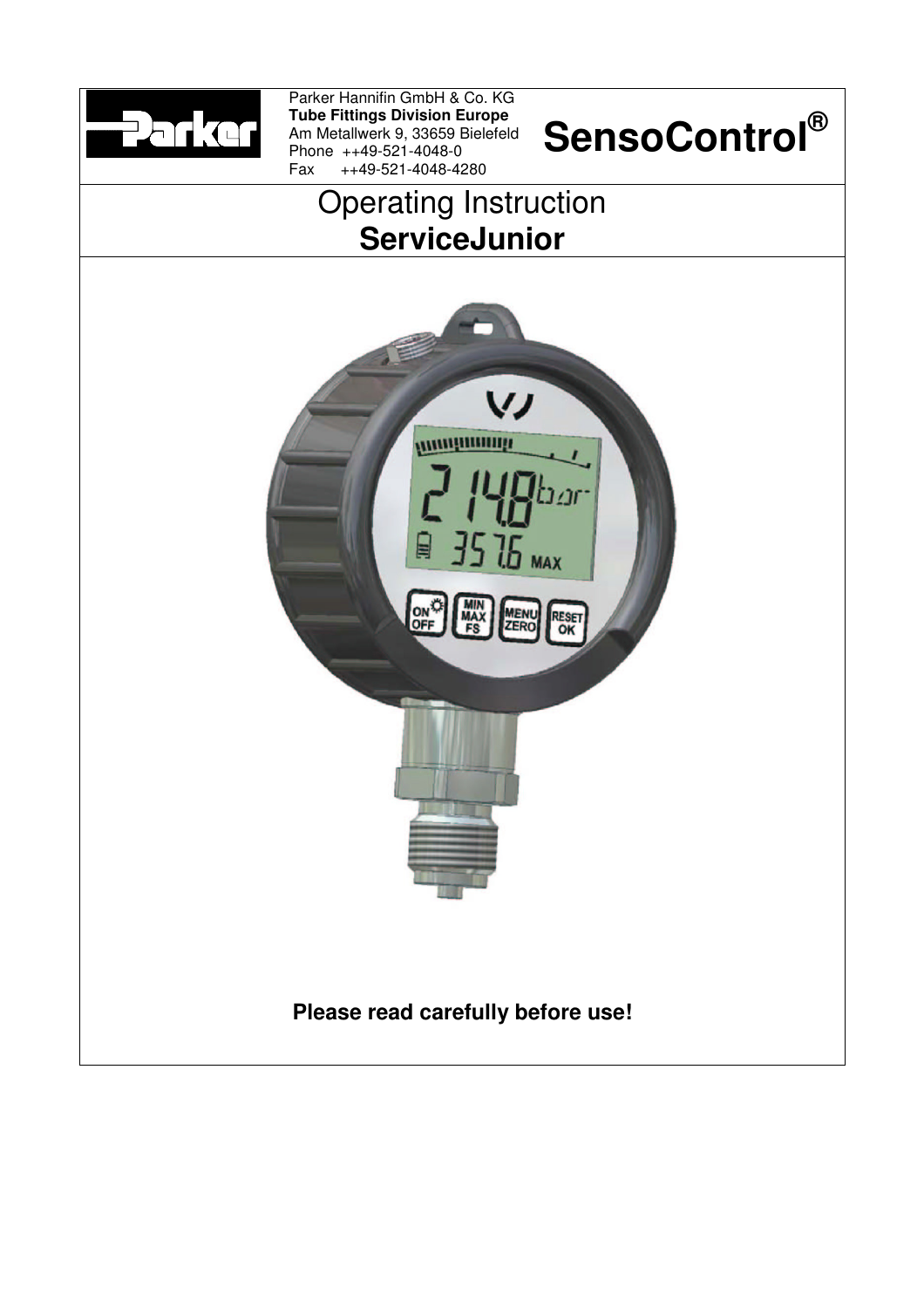# **Contents**

| 1            |  |
|--------------|--|
| 1.1          |  |
| 1.2          |  |
| $\mathbf{2}$ |  |
| 2.1          |  |
| 3            |  |
| 3.1          |  |
| 3.2          |  |
| 4            |  |
| 5            |  |
| 5.1          |  |
| 5.2          |  |
| 5.3          |  |
| 5.4          |  |
| 5.5          |  |
| 5.6          |  |
| 5.7          |  |
| 5.8          |  |
| 5.9          |  |
| 5.10         |  |
| 5.11         |  |
| 5.12         |  |
| 5.13         |  |
| 5.14         |  |
| 6            |  |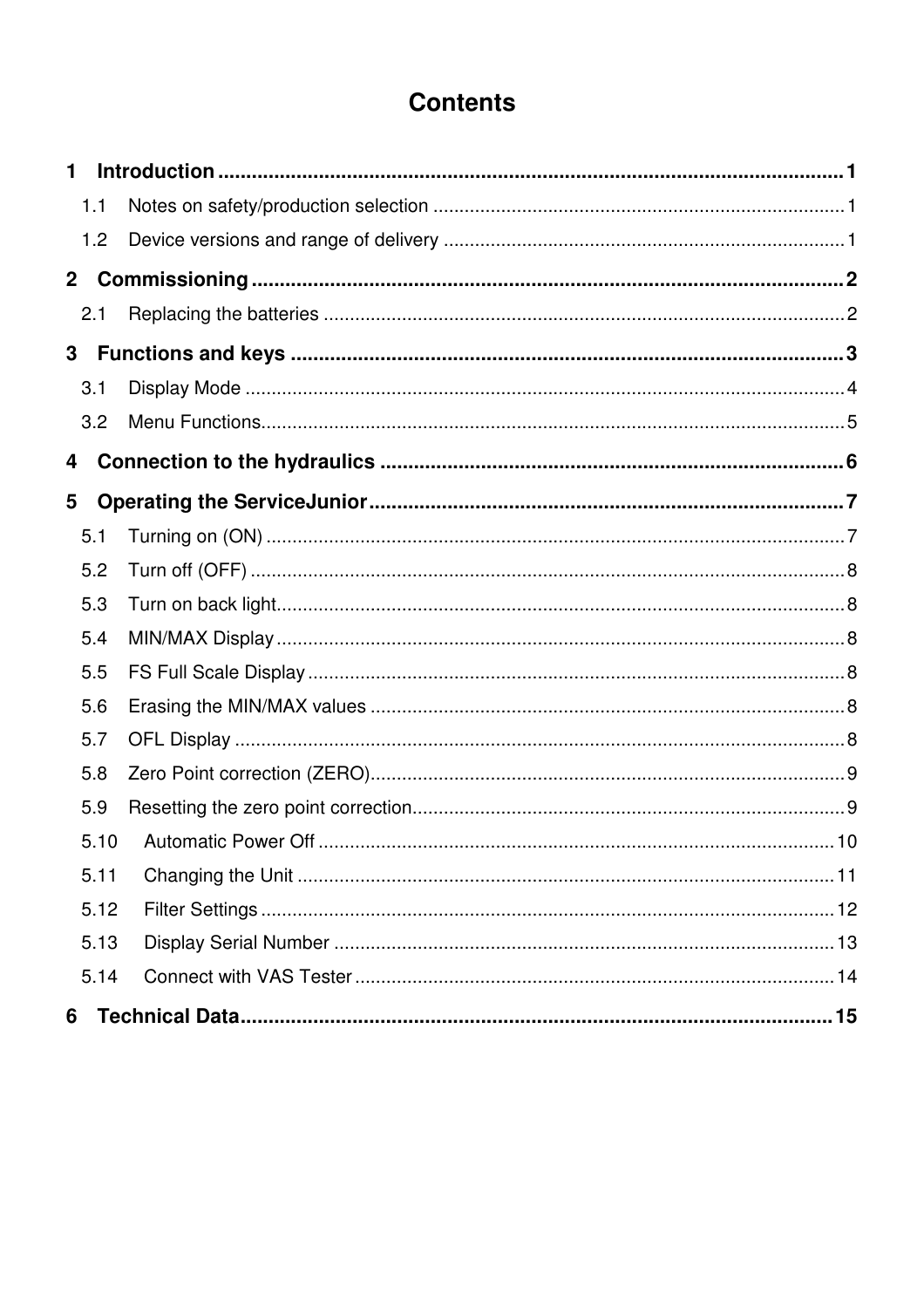## **1 Introduction**

The **ServiceJunior** is a digital manometer featuring a MIN/MAX display function. Full scale (FS) accuracy is  $\pm$  0.5% based on the upper limit of the measurement range. Dynamic pressure peaks are measured at a scanning rate of 10 ms (100 measurement values/second). The MIN/Max memory is continuously updated and rewritten.

#### **1.1 Notes on safety/production selection**

The correct functioning of the **ServiceJunior** can only be guaranteed when the specifications detailed in these operation instructions are adhered to.

In particular, specifications relating to the permitted upper limit of the measurement range as well as the permissible temperature range must be observed.



Serious malfunctions leading to personal injury or damage to property can result from using the chosen product in applications that do not comply with the specifications or from disregarding the operating instructions.

In particular, incorrect mounting of the manometer and the corresponding adapter can cause the manometer to be torn.

#### **For repairs or calibration of the measurement instruments, please contact a Parker sales branch.**

#### **1.2 Device versions and range of delivery**

| Device versions/ Range of delivery                               |                                          |  |  |  |  |
|------------------------------------------------------------------|------------------------------------------|--|--|--|--|
| Basic setting to unit "bar"                                      |                                          |  |  |  |  |
|                                                                  | Pressure port 1/2" BSPP (pressure gauge) |  |  |  |  |
| Delivery includes rubber protection                              |                                          |  |  |  |  |
| 2 x batteries 1,5 VDC (Mignon)                                   |                                          |  |  |  |  |
| Range                                                            |                                          |  |  |  |  |
| -1.000+1.000 mbar   -1,00+4,00 bar<br>$ 060,0$ bar $ 0400,0$ bar |                                          |  |  |  |  |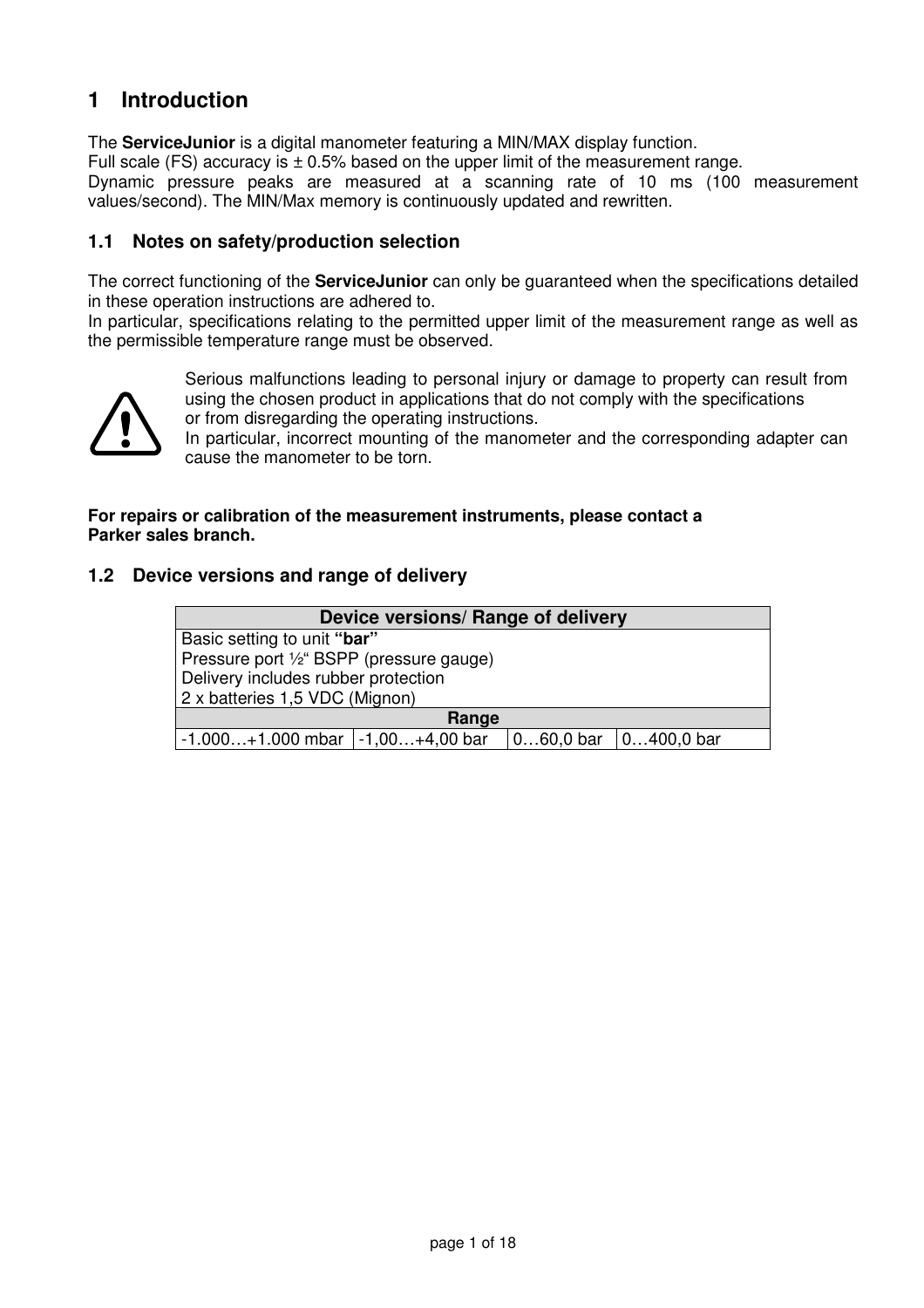# **2 Commissioning**

The **ServiceJunior** is supplied with batteries fitted. The device is operational as soon as it is turned on.

#### **2.1 Replacing the batteries**



#### **Caution!**

**Turn off** the device before replacing the batteries. Open the battery compartment. Insert the new batteries as depicted. Ensure correct polarity of the batteries.

Batteries: 2 x 1.5 V (LR6 - AA)



When in continuous operation (without light), the service life of the batteries is 1,500 hours. A battery symbol permanently displays the actual battery status.

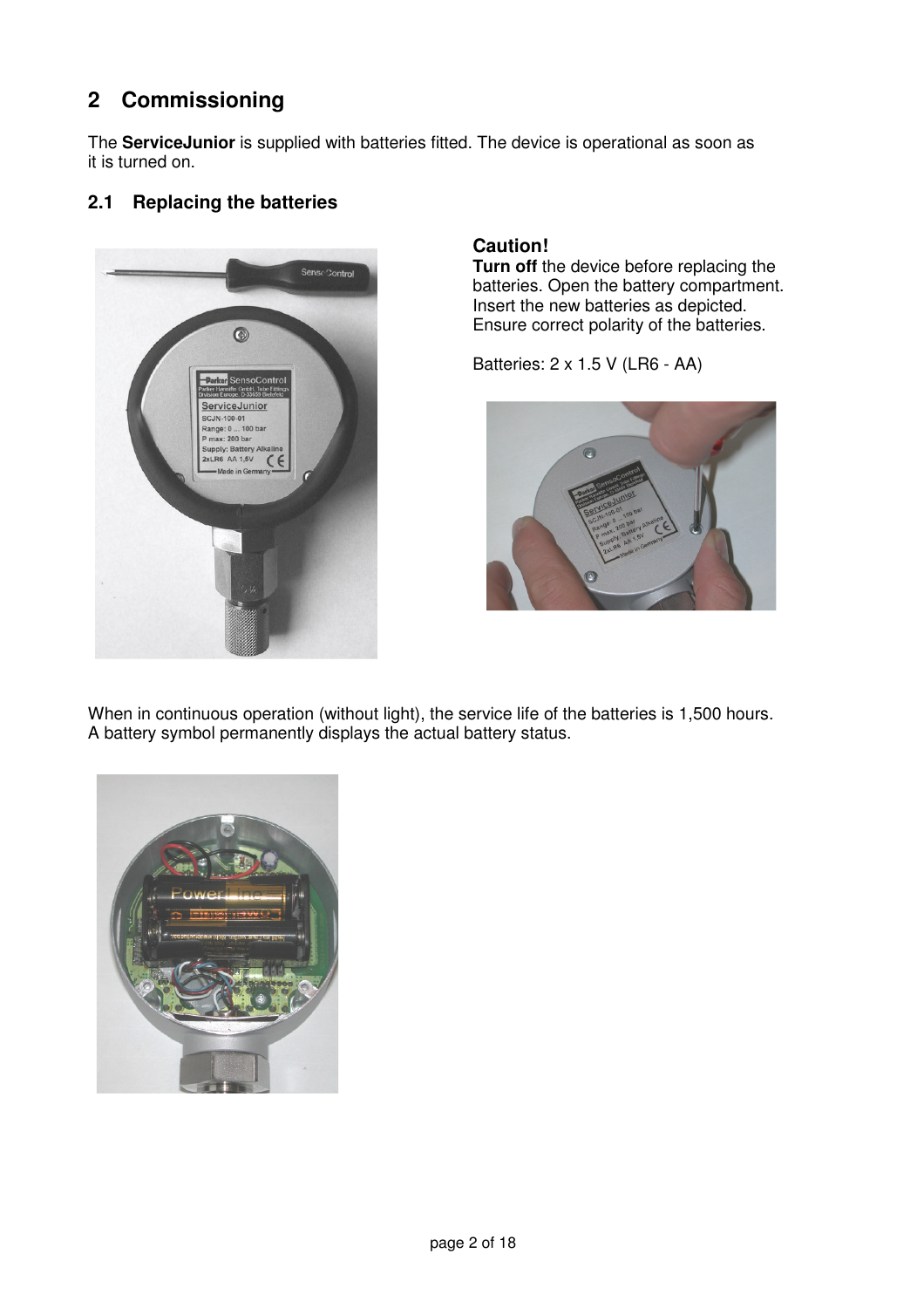# **3 Functions and keys**



#### **Display**

- 4 ½ digit LCD with back light function
- Displays measurement values and menu functions
- 'bar graph' with peak & hold function
- Actual value display (15 mm)
- MIN/MAX or Full Scale (FS) (8 mm)
- 4 Battery status
- Analogue output
- ED sealing
- Pressure port

#### **Keys**



| <b>Key</b>                            |                                       | <b>Function</b>                                                                                                               |
|---------------------------------------|---------------------------------------|-------------------------------------------------------------------------------------------------------------------------------|
| ON <sup>EX!</sup><br><b>OFF</b>       | <b>ON/OFF</b><br>☆                    | Turns the device on/off.<br>Press 2 s Turns on the back light function (stays on<br>for $30 s$ )                              |
| <b>MIN</b><br><b>MAX</b><br><b>FS</b> | <b>MIN</b><br><b>MAX</b><br><b>FS</b> | Selects display unit: MIN/MAX or FS<br>Minimum value<br>Pressure peak<br>Displays the upper limit of the scale (e.g. 400 bar) |
| <b>MENU</b><br><b>ZERO</b>            | <b>MENU</b><br><b>ZERO</b>            | Press for 2 sec.<br>Changes the unit.<br>Auto Power Off - on/off.<br>Zero point calibration.                                  |
| <b>RESET</b><br>OK                    | <b>RESET</b><br><b>OK</b>             | Erases MIN and MAX values from the memory<br>Confirms the MENU functions                                                      |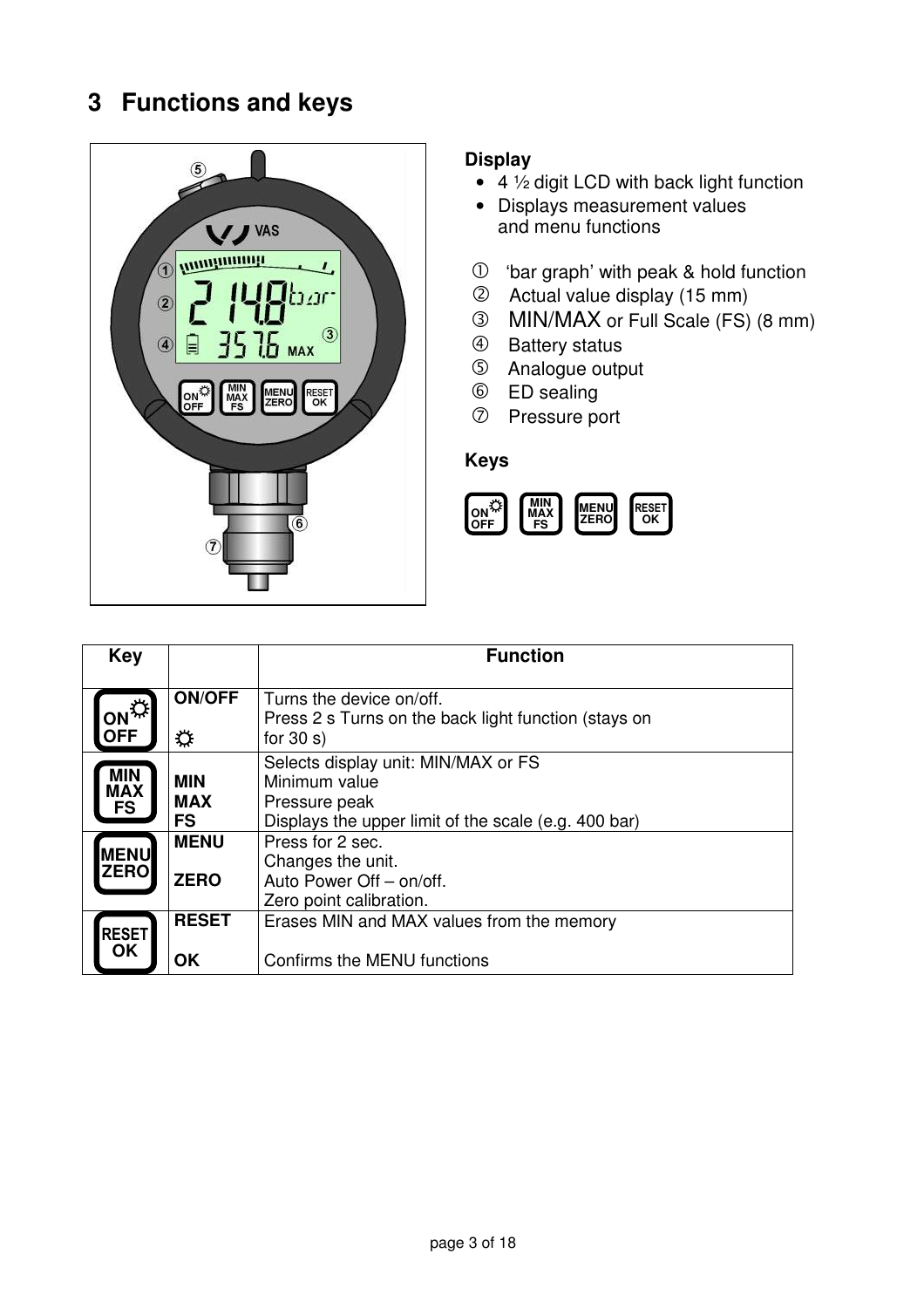## **3.1 Display Mode**

The actual pressure (ACT) is indicated in the display mode. The ACT measured value is displayed in the corresponding unit. The MIN, MAX or FS values is indicated in the lower part of the display.

| <b>Display</b>                                                                | <b>Description</b>                                                     |  |  |  |
|-------------------------------------------------------------------------------|------------------------------------------------------------------------|--|--|--|
|                                                                               | Graphic indication of the actual pressure.                             |  |  |  |
| bar-graph                                                                     | A pressure peak is indicated by means of a pixel (graduation mark).    |  |  |  |
|                                                                               | The indicated value is refreshed at intervals of                       |  |  |  |
|                                                                               | 50 ms (20 measurements/sec).                                           |  |  |  |
| <b>ACT</b>                                                                    | Indicates the actual pressure.                                         |  |  |  |
|                                                                               | The indicated value is refreshed at intervals of 300 ms (3 times/sec). |  |  |  |
| <b>MIN/MAX</b>                                                                | Indicates the MIN, MAX or FS value according to setting.               |  |  |  |
|                                                                               | The indicated value is refreshed at intervals of 300 ms (3 times/sec). |  |  |  |
| <b>FS</b>                                                                     | Upper limit of the scale (e.g. 400 bar)                                |  |  |  |
| <b>Units</b>                                                                  | Indicates the chosen unit                                              |  |  |  |
| <b>Battery</b>                                                                | Indicates battery status (5 segments)                                  |  |  |  |
| Indicated value (actual indication and MIN/MAX indication) x10.<br><b>x10</b> |                                                                        |  |  |  |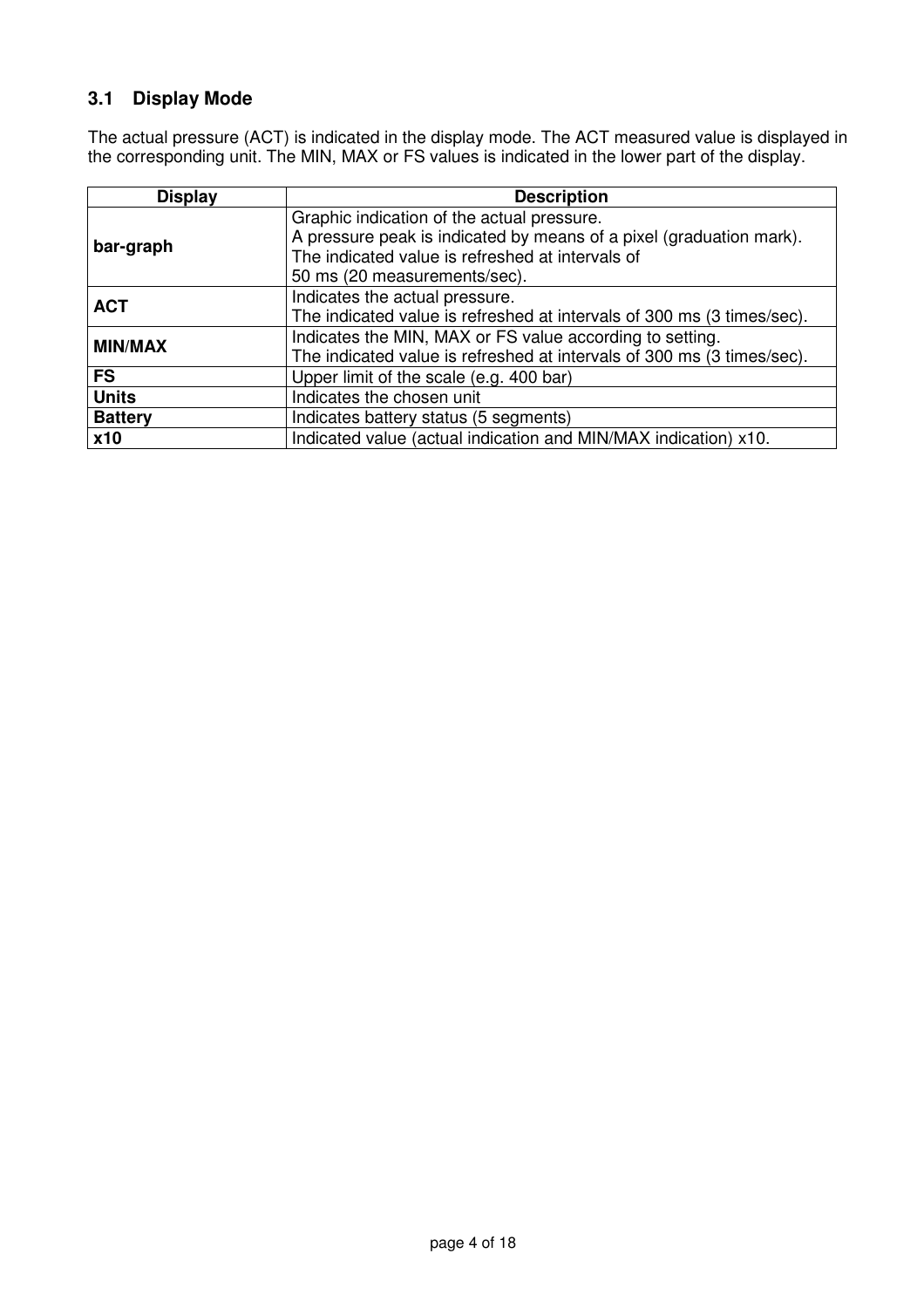#### **3.2 Menu Functions**

Following set ups can be done within the MENU Function:

- Automatic switch off enable/disabled
- Selection of engineering units (bar/mbar/PSI/kPa/MPa)

By pressing the MENU key (2 s) the desired function appears. Skip to next function by pressing MENU again. Confirmation by pressing the "OK" key.

The **ServiceJunior** returns into the display mode.

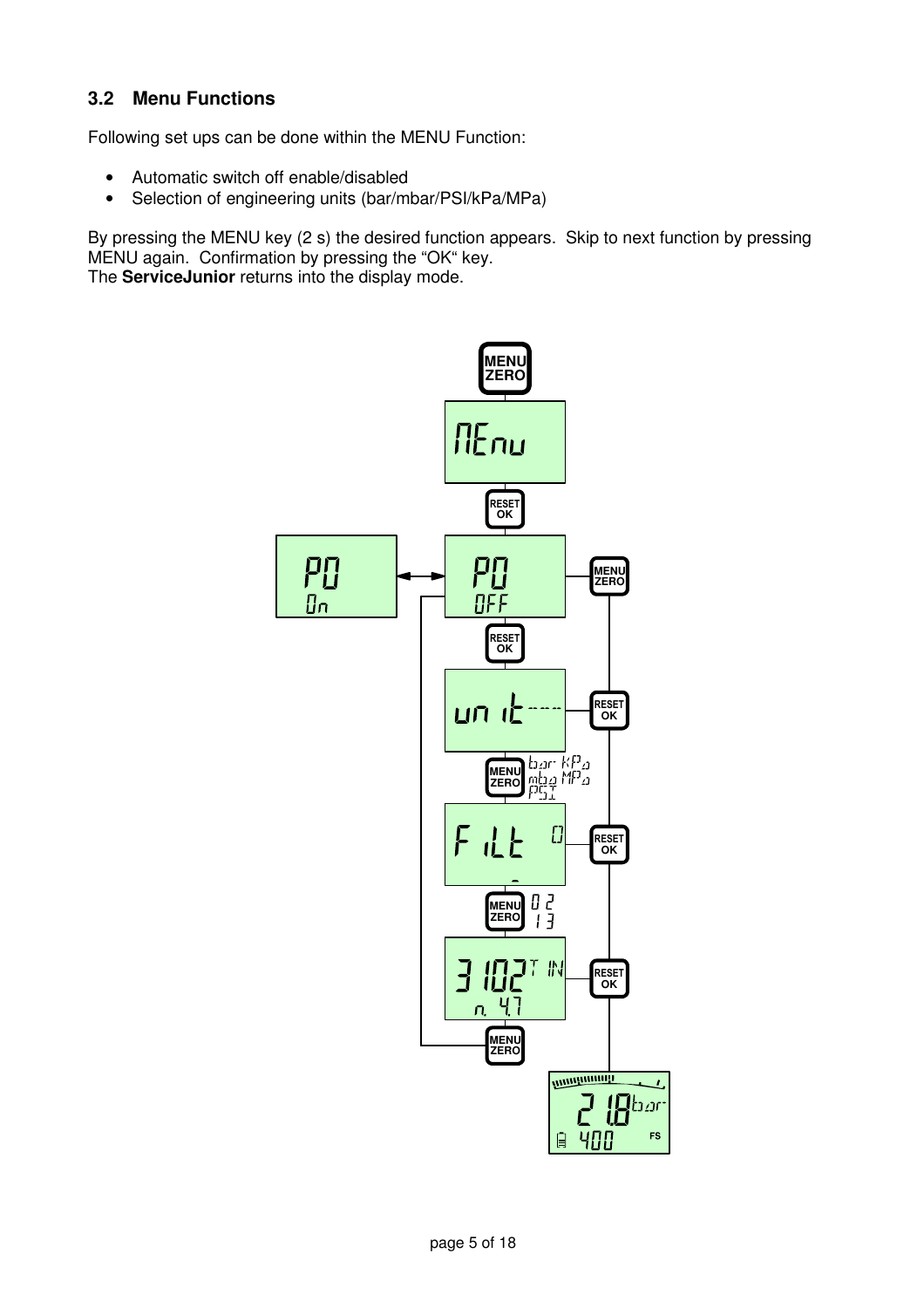# **4 Connection to the hydraulics**

According to the VAS test kits, the ServiceJunior comes with a male ½" BSP pressure gauge port (hex size = 27 mm). It is made out of stainless steel and will be sealed by an ED sealing ring. In combination with the recommended sealing type the pressure port is compatible with following fluids/ media:

| <b>Fluid/Media</b> | <b>Sealing</b>            |
|--------------------|---------------------------|
| <b>Diesel</b>      | FKM (Viton®               |
| Gasoline           | FKM (Viton <sup>®</sup> ) |
| <b>Breakfluid</b>  | EPDM                      |
| Hydraulic-Oil      | FKM (Viton <sup>®</sup>   |
| Air (4bar)         | FKM (Viton®               |

**Observe specified torques when fitting the ServiceJunior** 



| The hex size of the pressure connection is 27 mm |  |  |
|--------------------------------------------------|--|--|
| Torque                                           |  |  |
|                                                  |  |  |
| 35 Nm                                            |  |  |
|                                                  |  |  |

When fitting directly, please ensure the **ServiceJunior** can be rotated freely.

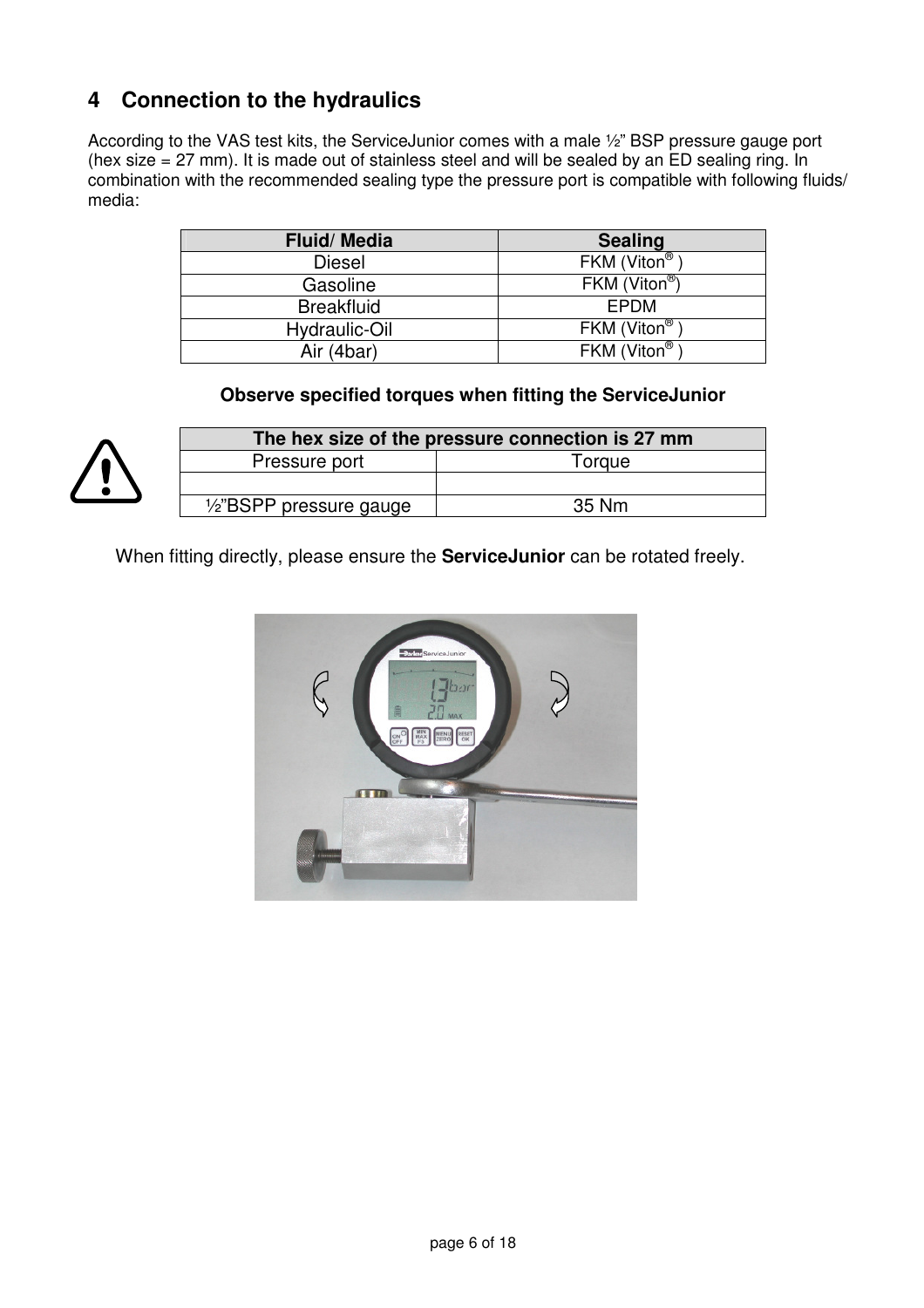# **5 Operating the ServiceJunior**

## **5.1 Turning on (ON)**



**Press** 





Indication of full-scale range (FS)<br>Unit (bar) SCJN-xxx-01 Unit (**bar**) SCJN-xxx-01<br>Unit (**PSI**) SCJR-xxx-02 **SCJR-xxx-02** 



Auto Power Off function is active. Power Off activates automatically switch off after 5 min. This function can be altered in **MENU**.



Display mode. **ACT** value displayed **MAX** peak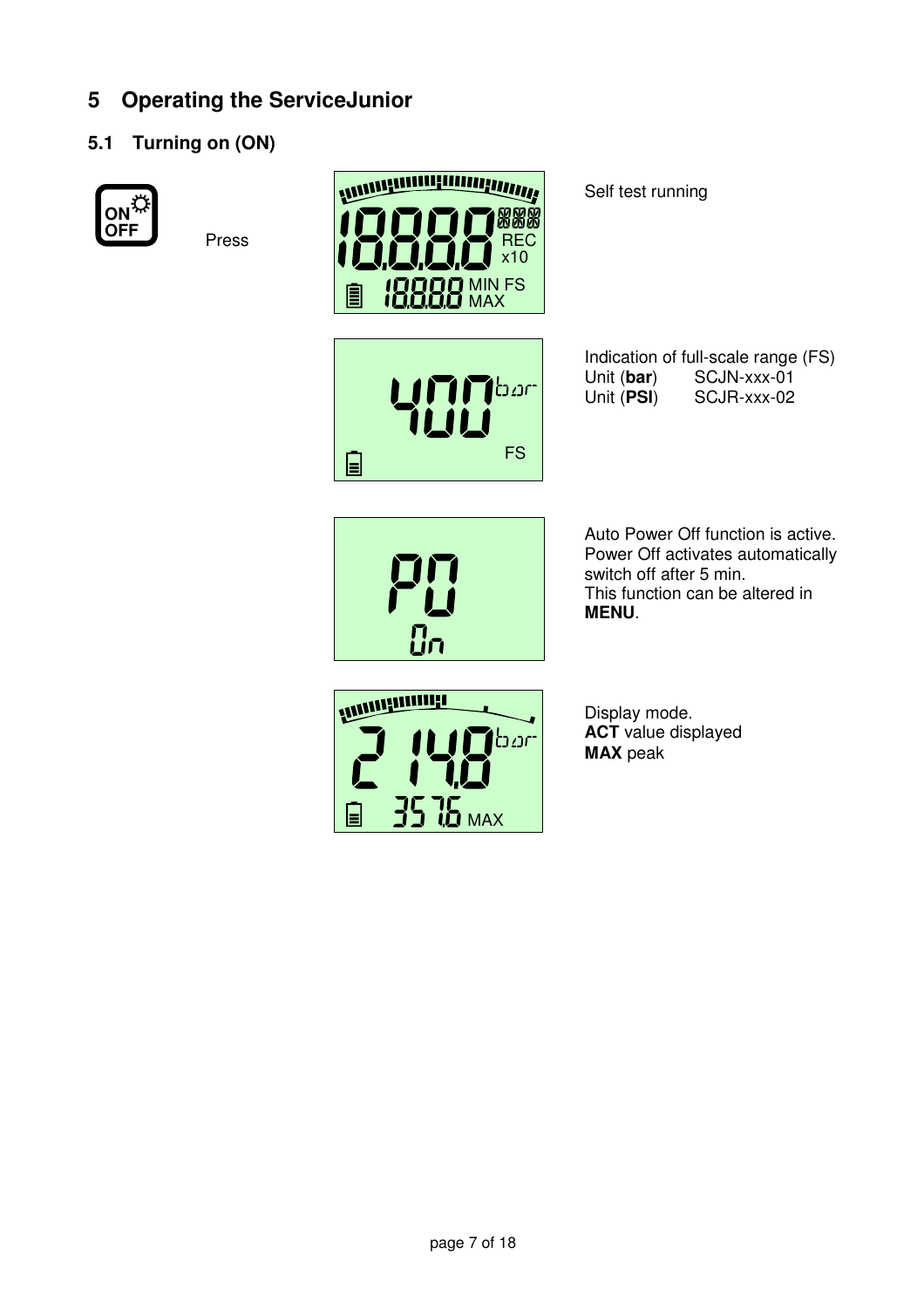## **5.2 Turn off (OFF)**



Press once (briefly)

#### **5.3 Turn on back light**



Press the key (2 s)

The back light illumination will be switched off after 30 s.

#### **5.4 MIN/MAX Display**

The additional display line can be switched to MIN/MAX or FS format. The scroll function indicates MIN/MAX after the other.

To measure pressure peaks the MIN/MAX Function is in use. The MIN/MAX memory saves the highest (MAX) and the lowest (MIN) reading. Switching off the instrument, the MIN/MAX memory will be erased.

When running different pressure tests one after another, the MIN/MAX memory should be deleted (**RESET**) after every test cycle.



**MIN/MAX and FS** value is indicated in the display

#### **5.5 FS Full Scale Display**

Displaying the upper limit of the scale (FS) is designed to increase readability of the bar-graph function. The upper limit of the measurement range is indicated numerically. FS is indicated in sequence after MIN and MAX.



**FS FS** value is indicated in the display

#### **5.6 Erasing the MIN/MAX values**



Erases MIN/MAX values

#### **5.7 OFL Display**



This indicates that the applied pressure is outside given full scale range.

If the message will remain displayed, while the **ServiceJunior** is pressure less, please consult a Parker Hannifin Sales Office.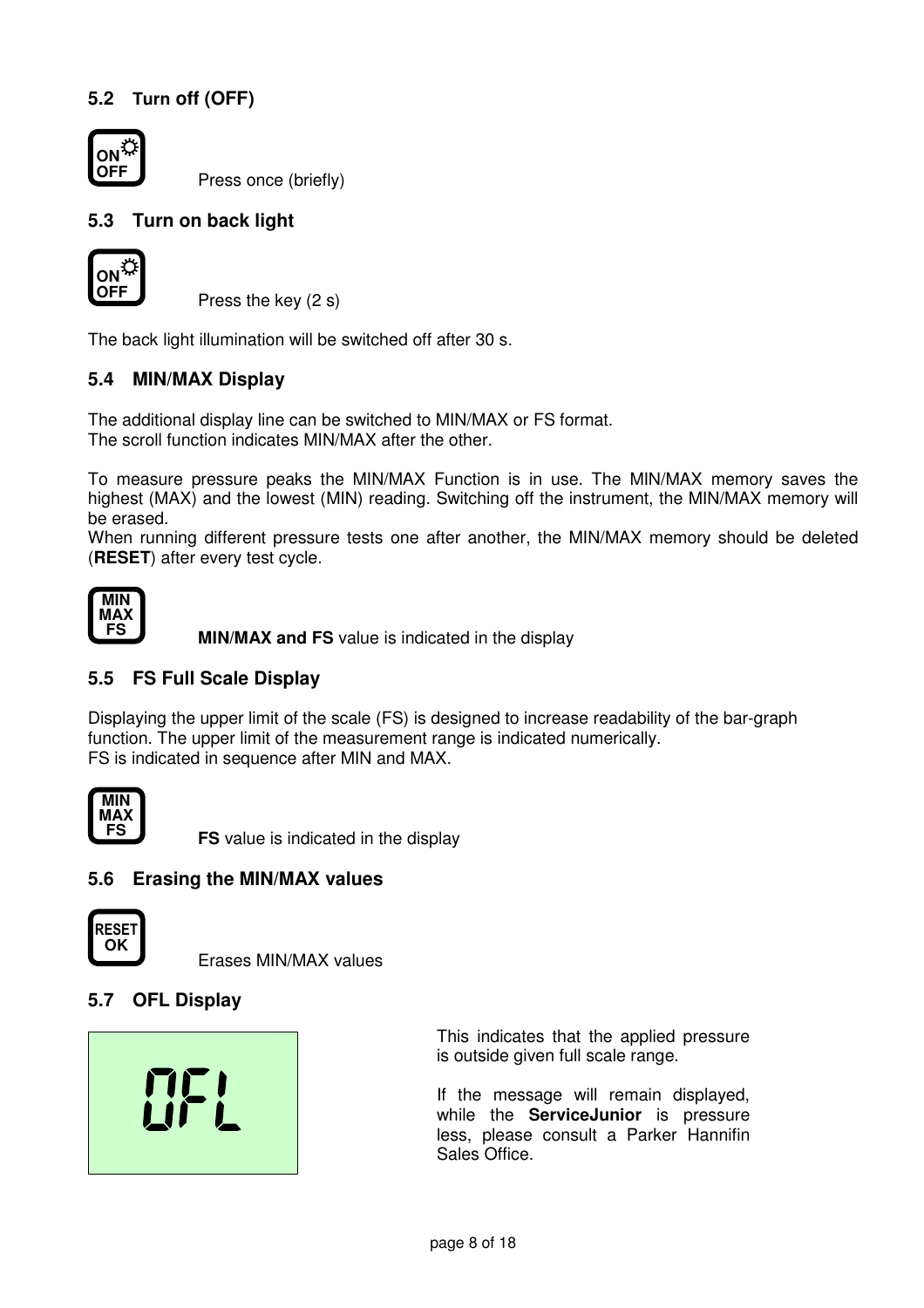## **5.8 Zero Point correction (ZERO)**

The zero point can be corrected manually should undesired deviations occur when no system pressure is being applied (atmospheric pressure).



The zero point correction sets the current ACT value to zero. In order exclude erroneous measurements, ensure **no system pressure** is being applied when carrying out this function.



Press ZERO key (briefly)





This initiates the zero point correction. The **ACT** (actual) value is indicated in the display as 0.0 bar. The correction remains active until the device is turned off.

**OFL/ZEro** are displayed for 3 seconds if the measured pressure (0 bar) is





Zero point correction cannot be carried out. Please ensure that **no system pressure** is being applied.

#### **5.9 Resetting the zero point correction**



Turn off the device. Zero point correction is no longer active when the device is turned off and on again.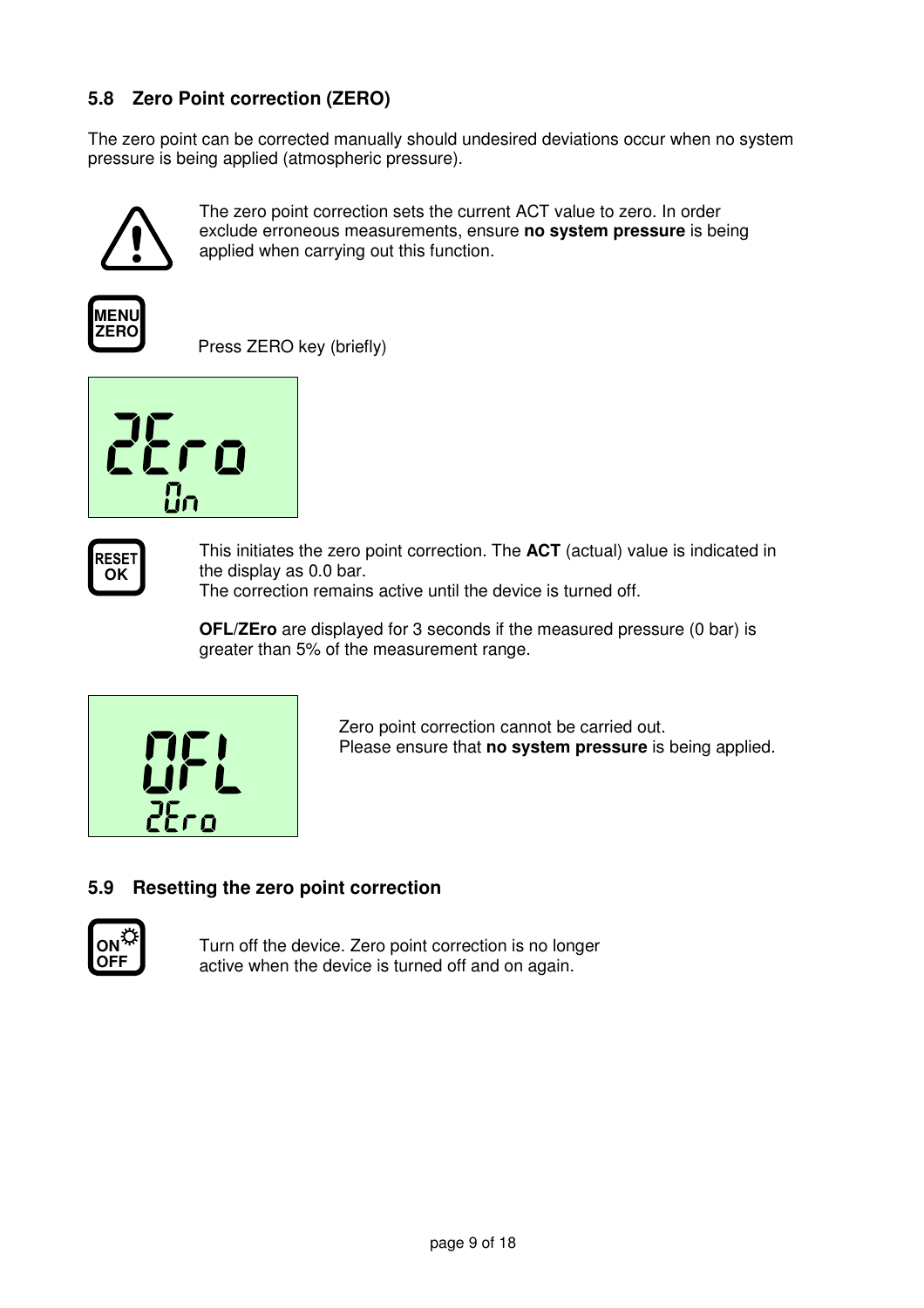## **5.10 Automatic Power Off**



Press for 2 s

Depending on the device configuration, two different displays are possible:



Auto Power Off **Continuous** operations



**PO OFF** 

When RESET **OK** is pressed, the Auto Power Off is enabled. The device will switch off after 5 min.





**PO On**

The settings Auto Power Off or Continuous operations remain stored and are active when the device is turned off and on again.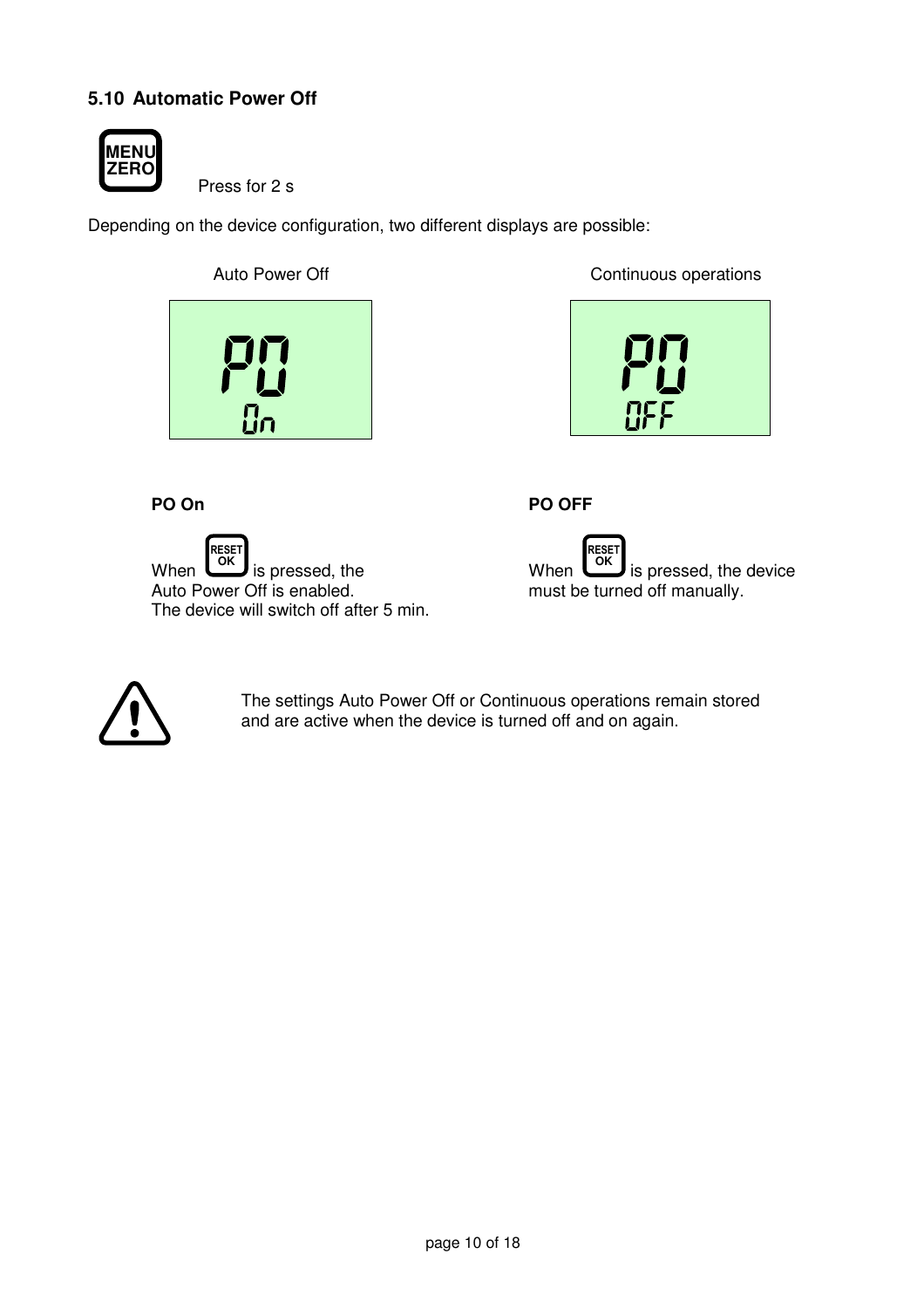## **5.11 Changing the Unit**











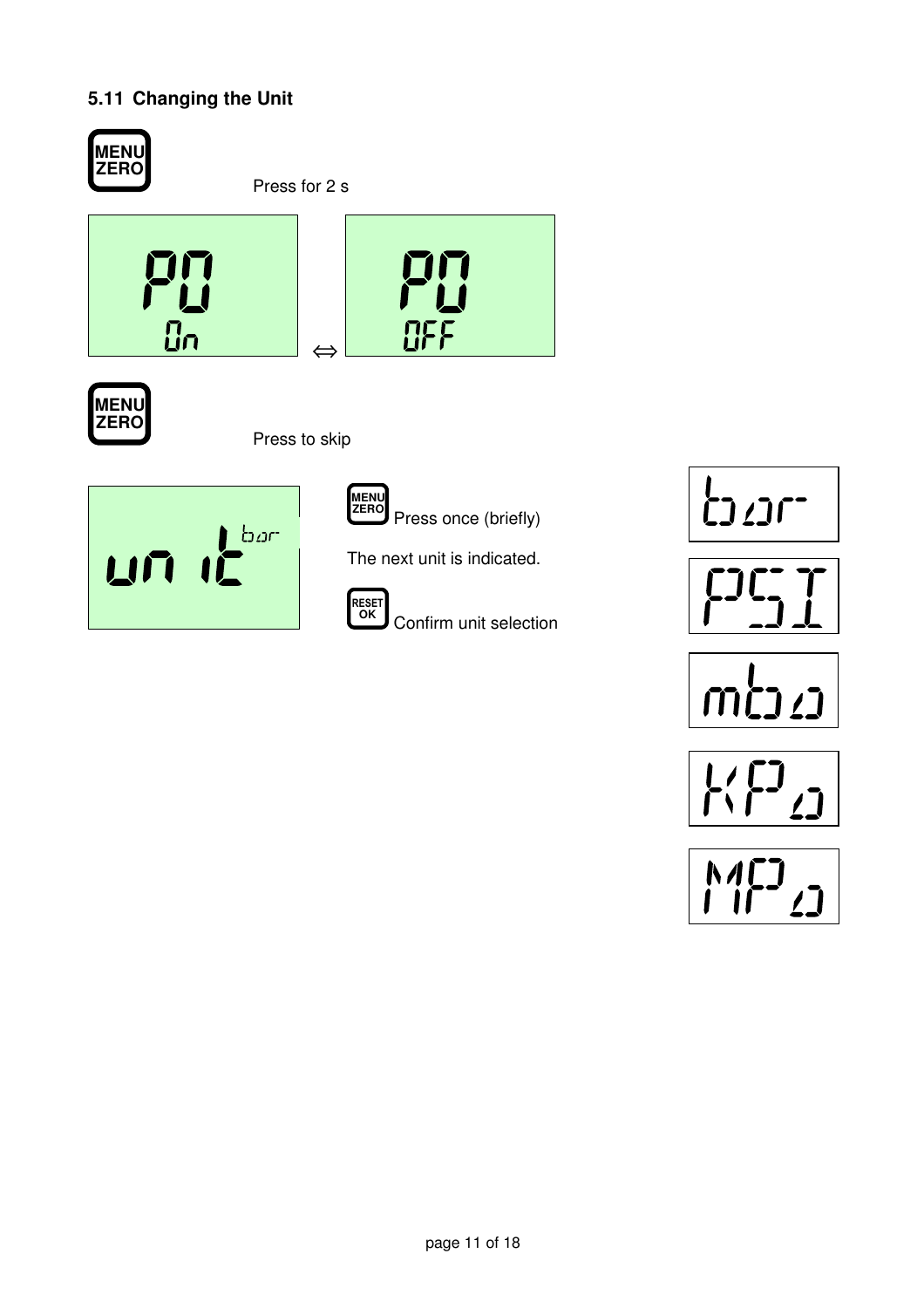## **5.12 Filter Settings**



The filter function will smooth the actual read out shown on the display. Following setup can be done:

Initially, the actual setting will be displayed:



**MENU**<br>ZERO

Press once (briefly)

Filter selection is indicated.



**Confirm filter configuration** 

- 0 = No Filter function
- 1 = Filter Level 1
- 2 = Filter Level 2
- 3 = Filter Level 3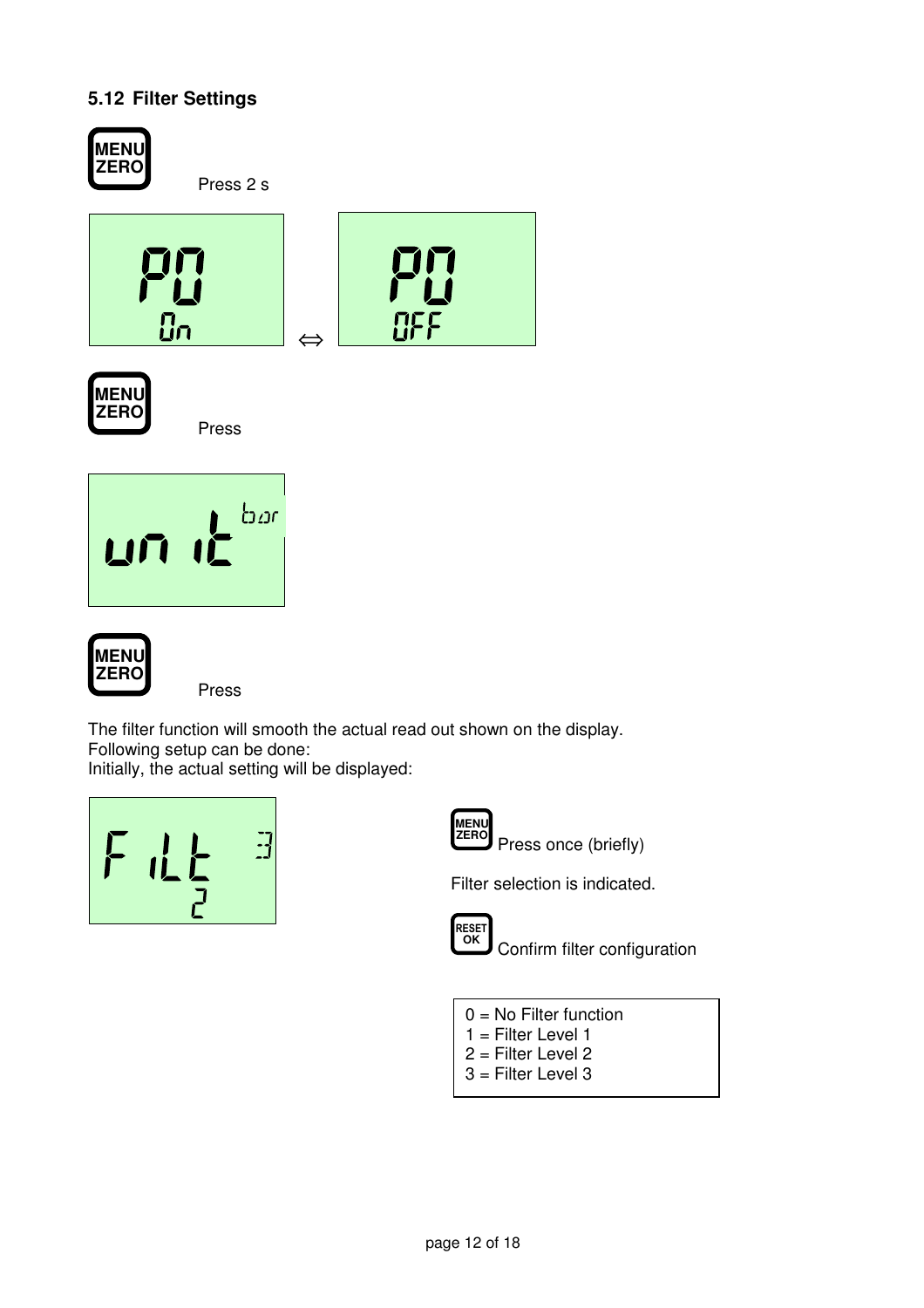## **5.13 Display Serial Number**



**MENU ZERO**

Press 2sec.









Press





Press





Press

Display of serial number (1. line) Display of software version (2. line)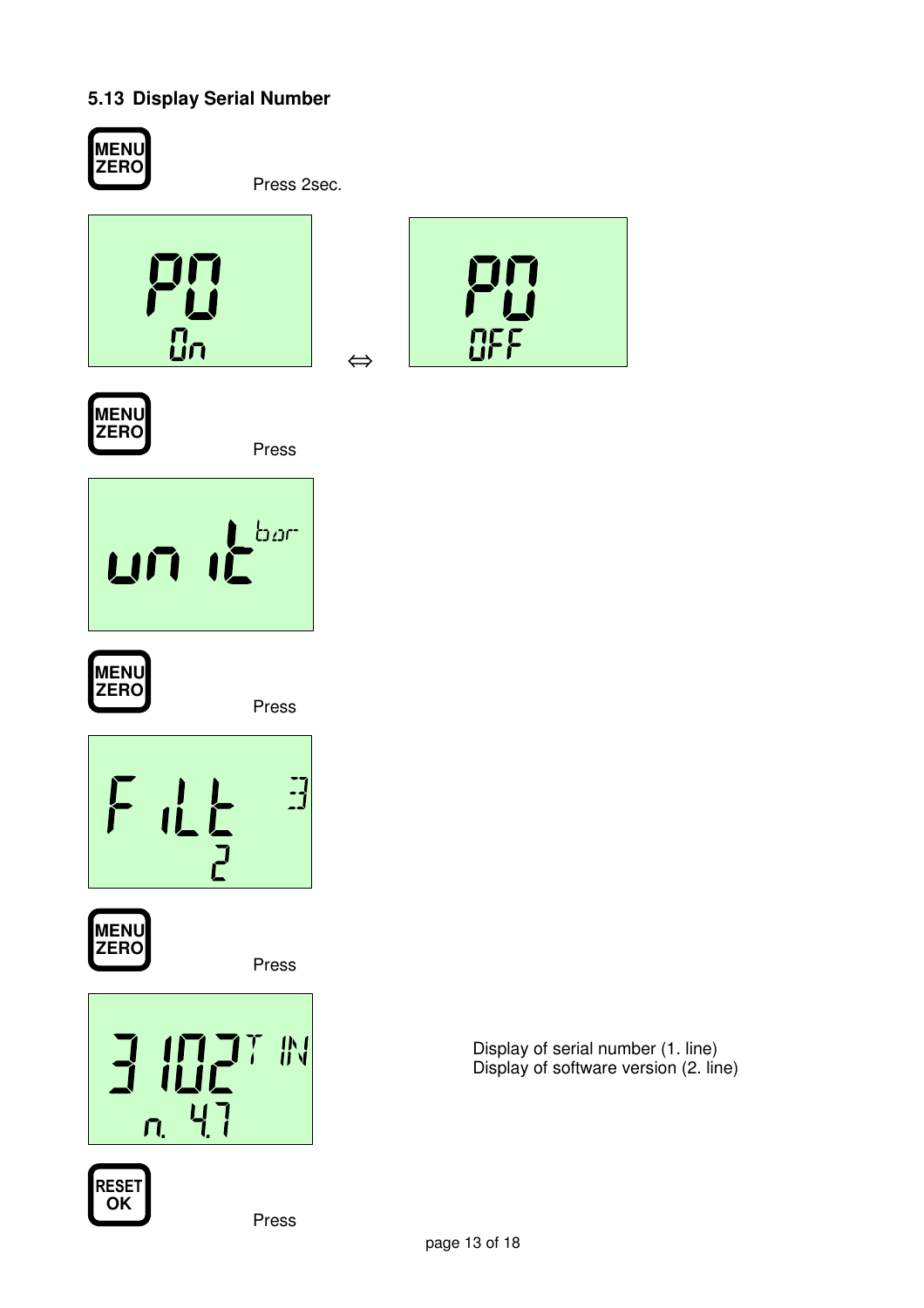#### **5.14 Connect with VAS Tester**

When the ServiceJunior is connected to the VAS tester, the actual display will be switched off. The bar-graph indicator is still in operation.

The described filter function (5.11) is not active now and need to be set up at the VAS tester device. Following display appears:

**WINDOWNIANILE** SEndbar **FS** 60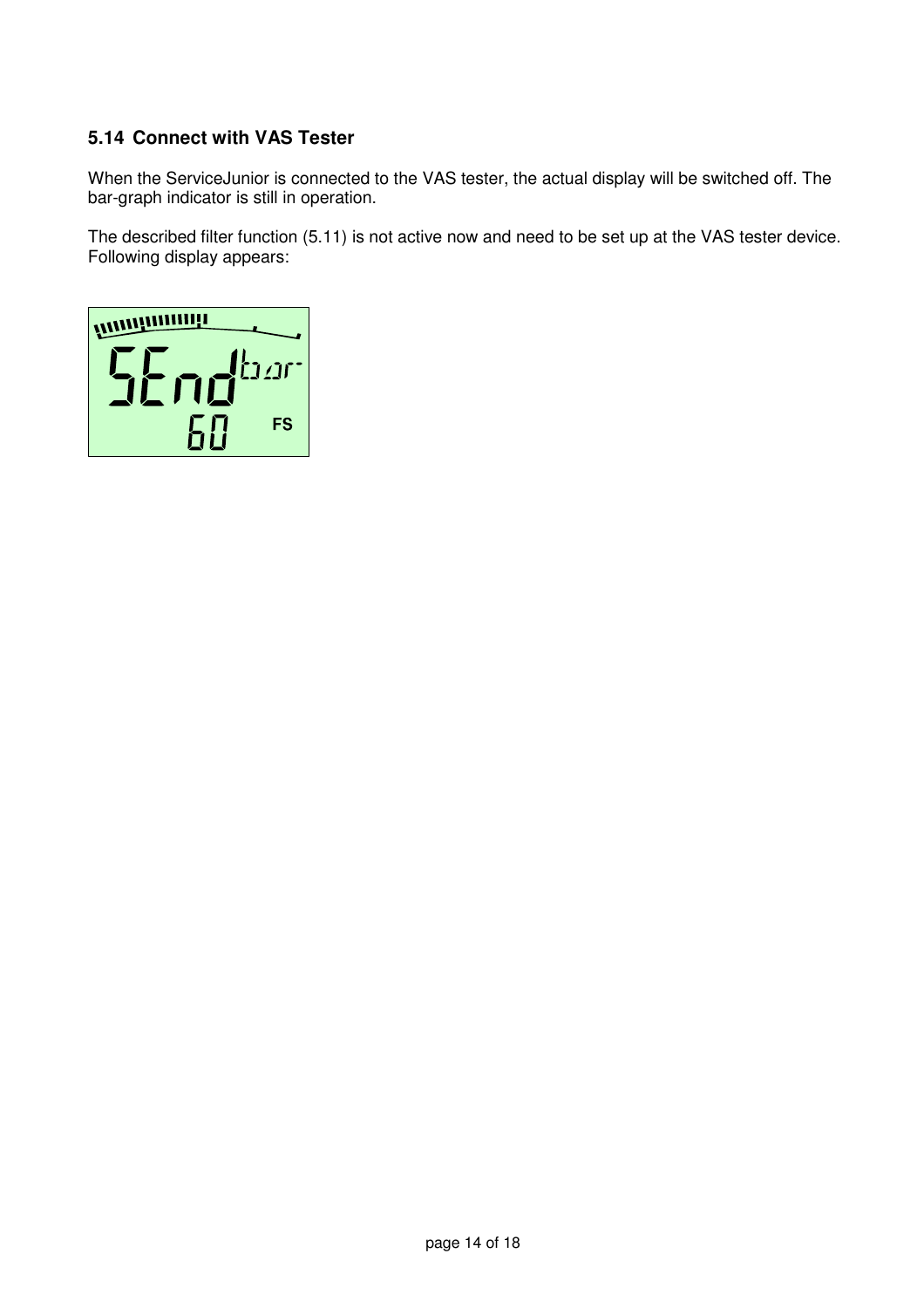# **6 Technical Data**

| <b>Version</b>                                                        | Digital pressure gauge with ACT - MIN and MAX Display<br>bar graph display (33 segments) with peak and hold function<br>4 1/2 digit LC display (15 mm) with back light illumination<br>Battery powered with low power electronic system<br>Life time cycle 1,500 h (No back light function)<br>Pressure port stainless steel 1.4404<br>1/2" BSPP ISO 1179-2 (pressure port gauge EN837) |                                                                                                                                        |  |  |
|-----------------------------------------------------------------------|-----------------------------------------------------------------------------------------------------------------------------------------------------------------------------------------------------------------------------------------------------------------------------------------------------------------------------------------------------------------------------------------|----------------------------------------------------------------------------------------------------------------------------------------|--|--|
| Input                                                                 | Ceramic Sensor Cell (relative -1 . +1 bar/ -1. . 4 bar)<br>Strain Gauge Cell (relative 0. . 60/400 bar)<br>Scan rate 10 ms<br>Class: $2,0$ $(-1. +1$ bar)<br>1,0 $(-1.4/0.60/0.400 \text{ bar})$<br>Resolution 12 bit = $4,096$ steps                                                                                                                                                   |                                                                                                                                        |  |  |
| <b>Housing</b>                                                        | $\emptyset$ = 79 mm; T = 33 mm<br>Zinc Die Cast with Rubber Protection TPE                                                                                                                                                                                                                                                                                                              |                                                                                                                                        |  |  |
| Weight                                                                | 540 g                                                                                                                                                                                                                                                                                                                                                                                   |                                                                                                                                        |  |  |
| Parts in contact with media<br><b>Sensor Cell</b>                     | Ceramic/Viton <sup>®</sup> $(-1. +1 \text{ bar}/-1. +4 \text{ bar})$<br>Stainless Steel 1.4534 (0. .60/0. . 400 bar)                                                                                                                                                                                                                                                                    |                                                                                                                                        |  |  |
| Suitable fluids/media                                                 | ATF- and Hydraulic oils, brake fluid, patrol, diesel, water and air<br>(4 bar) no oxygene<br>Please use suitable sealings                                                                                                                                                                                                                                                               |                                                                                                                                        |  |  |
| Battery 2 x1,5 VDC (LR6 -AA) Alkaline (Mignon)<br><b>Power supply</b> |                                                                                                                                                                                                                                                                                                                                                                                         |                                                                                                                                        |  |  |
| <b>Ambient conditions</b>                                             | Operating temperature<br>Fluid temperature<br>Storage temperature<br>Rel. humidity<br>Protection<br>Vibration<br><b>Shock</b><br>Reliability Cycles (10 <sup>6</sup> )                                                                                                                                                                                                                  | $-10+50$ °C<br>$-20+80$ °C<br>$-20+60$ °C<br>< 85%<br>EN 60529 (IP 65)<br>IEC 60068-2-6<br>5 <sub>q</sub><br>IEC 60068-2-27 25g<br>100 |  |  |
| <b>Connect with VAS tester</b>                                        |                                                                                                                                                                                                                                                                                                                                                                                         | Via analogue output with connecting cable                                                                                              |  |  |